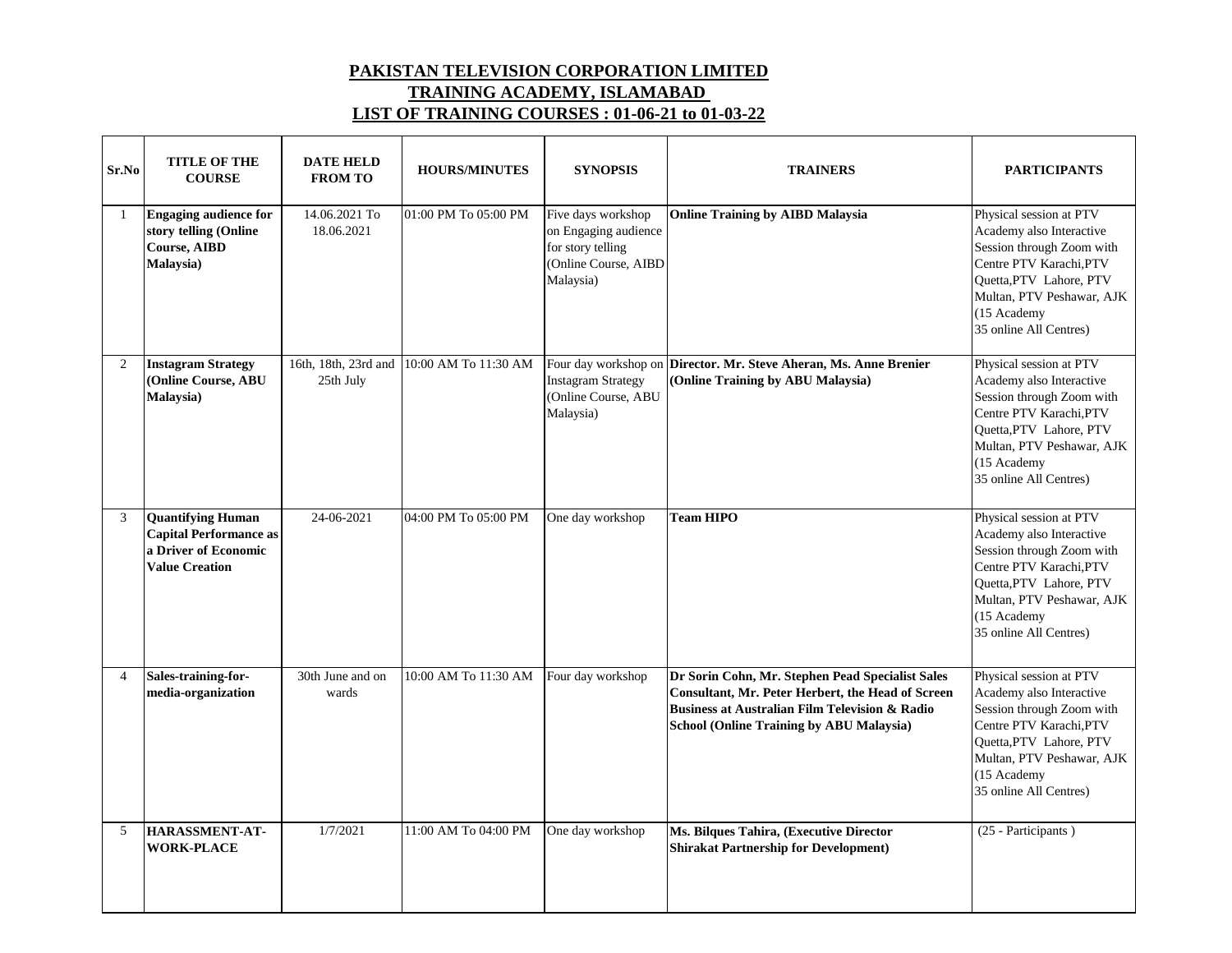| 6              | Sales-training-for-<br>media-organization              | 7/7/2021   | 10:00 AM To 11:30 AM Four day workshop    |                     | Dr Sorin Cohn, Mr. Stephen Pead Specialist Sales<br>Consultant, Mr. Peter Herbert, the Head of Screen<br><b>Business at Australian Film Television &amp; Radio</b><br><b>Schoo (Online Training by ABU Malaysia)</b> | Physical session at PTV<br>Academy also Interactive<br>Session through Zoom with<br>Centre PTV Karachi, PTV<br>Quetta, PTV Lahore, PTV<br>Multan, PTV Peshawar, AJK<br>(15 Academy<br>35 online All Centres) |
|----------------|--------------------------------------------------------|------------|-------------------------------------------|---------------------|----------------------------------------------------------------------------------------------------------------------------------------------------------------------------------------------------------------------|--------------------------------------------------------------------------------------------------------------------------------------------------------------------------------------------------------------|
| $\overline{7}$ | <b>News Desk Training</b>                              |            | 8th July and onwards 10:00 AM To 01:00 PM | Three days workshop | Prof. Nauman (Conducted By Ripha University)                                                                                                                                                                         | Physical session at PTV<br>Academy also Interactive<br>Session through Zoom with<br>Centre PTV Karachi, PTV<br>Quetta, PTV Lahore, PTV<br>Multan, PTV Peshawar, AJK<br>(15 Academy<br>35 online All Centres) |
| 8              | 50:50 EQUALITY<br><b>PROJECT</b>                       | 13.07.2021 | 10:00 AM To 01:00 PM                      | One day workshop    | Mr. Gavin Fang, Ms. Emma Pearce(Online Training<br>by ABU Malaysia)                                                                                                                                                  | Physical session at PTV<br>Academy also Interactive<br>Session through Zoom with<br>Centre PTV Karachi, PTV<br>Quetta, PTV Lahore, PTV<br>Multan, PTV Peshawar, AJK<br>(15 Academy<br>35 online All Centres) |
| 9              | <b>Six Fundamentals of</b><br><b>Screen Adaptation</b> | 28.07.2021 | 10:00 AM To 01:00 PM                      | One day workshop    | Ms. Dr Pieter Aquilia, Ms. Lisa Hoppe<br>(AUSTRALIA) Online Training by ABU Malaysia                                                                                                                                 | Physical session at PTV<br>Academy also Interactive<br>Session through Zoom with<br>Centre PTV Karachi, PTV<br>Quetta, PTV Lahore, PTV<br>Multan, PTV Peshawar, AJK<br>(15 Academy<br>35 online All Centres) |
| 10             | "Building Demand for<br><b>On Demand Services"</b>     | 04.08.2021 | 10:00 AM To 12:00 PM                      | One day workshop    | Mr. Matthew Hancock, General Manager, SBS on<br><b>Demand(Online Training by ABU Malaysia)</b>                                                                                                                       | Physical session at PTV<br>Academy also Interactive<br>Session through Zoom with<br>Centre PTV Karachi, PTV<br>Quetta, PTV Lahore, PTV<br>Multan, PTV Peshawar, AJK<br>(15 Academy<br>35 online All Centres) |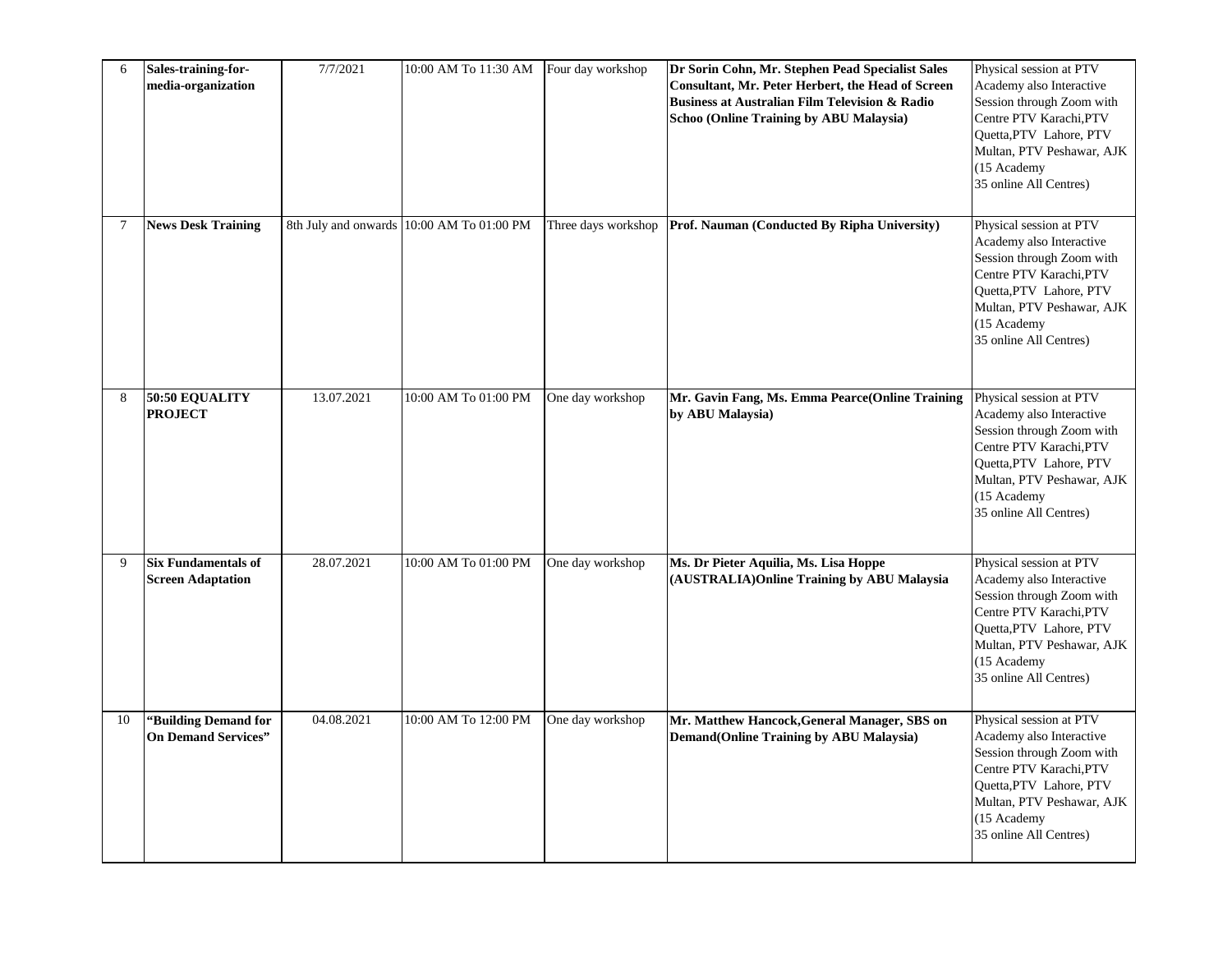| 11 | "Employee Well being"                                                                                                      | 05.08.2021                  | 02:00 AM To 04:00 PM | One day workshop    | Mr. Umer (Team HIPO)                                                                   | Physical session at PTV<br>Academy (25 Participants)                                                                                                                                                         |
|----|----------------------------------------------------------------------------------------------------------------------------|-----------------------------|----------------------|---------------------|----------------------------------------------------------------------------------------|--------------------------------------------------------------------------------------------------------------------------------------------------------------------------------------------------------------|
| 12 | "Technological<br><b>Transformation</b><br>FoxPro to .Net"                                                                 | 12.08.2021 to<br>13.08.2021 | 10:00 AM To 04:00 PM | Two days workshop   | Mr. Shahid PTV Hqrs.Conducted by Computer<br><b>Deparment PTV Headquarters</b>         | Physical session at PTV<br>Academy (20 Participants)                                                                                                                                                         |
| 13 | "AIBD Regional<br>Workshop on<br><b>Documentary</b><br><b>Production:</b><br><b>Convincing Audience"</b>                   | 17.08.2021 to<br>19.08.2021 | 08:00 AM To 02:00 PM | Three days workshop | Syed Zuklifli, Ms. XiaoXiaoWai, Ms. Yanina Barry<br>(Online Training by AIBD Malaysia) | Physical session at PTV<br>Academy (02 Participants)                                                                                                                                                         |
| 14 | "AIBD-REGIONAL-<br><b>ON-LINE-</b><br><b>WORKSHOP ON</b><br><b>TRAINING OF</b><br><b>TRAINERS"</b>                         | 23.08.2021 to<br>27.08.2021 | 08:00 AM To 02:00 PM | Five days workshop  | <b>Online Training by AIBD Malaysia</b>                                                | Physical session at PTV<br>Academy (02 Participants)                                                                                                                                                         |
| 15 | <b>News Desk Training</b><br>(2nd Session)                                                                                 | 02.09.2021                  | 02:00 PM To 04:00 PM | One day workshop    | Prof. Zafar Mehmood Sheikh (Conducted By Ripha<br>University)                          | Physical session at PTV<br>Academy (17 Participants)                                                                                                                                                         |
| 16 | "AIBD-REGIONAL-<br><b>ON-LINE-</b><br><b>WORKSHOP ON</b><br><b>TRAINING OF</b><br>TRAINERS" (2nd<br>Session)               | 06.09.2021                  | 08:00 AM To 02:00 PM | Five days workshop  | <b>Online Training by AIBD Malaysia</b>                                                | Physical session at PTV<br>Academy (02 Participants)                                                                                                                                                         |
| 17 | <b>Introduction to Post-</b><br>Production workflow,<br>Premiere Pro, Multi-<br>cam and Exporting                          | 06.09.2021                  | 01:00 PM To 02:30 PM | One day workshop    | Mr. Alexander Lopera (Online Training by ABU<br>Malaysia)                              | Physical session at PTV<br>Academy also Interactive<br>Session through Zoom with<br>Centre PTV Karachi, PTV<br>Quetta, PTV Lahore, PTV<br>Multan, PTV Peshawar, AJK<br>(15 Academy<br>45 online All Centres) |
| 18 | <b>Preparation for Live</b><br><b>Broadcasting (Pre-</b><br>recorded Session)<br>Premiere Pro, Multi-<br>cam and Exporting | 09.09.2021                  | 10:00 PM To 12:00 PM | One day workshop    | (Online Training by ABU Malaysia)                                                      | Physical session at PTV<br>Academy also Interactive<br>Session through Zoom with<br>Centre PTV Karachi, PTV<br>Quetta, PTV Lahore, PTV<br>Multan, PTV Peshawar, AJK<br>(15 Academy<br>45 online All Centres) |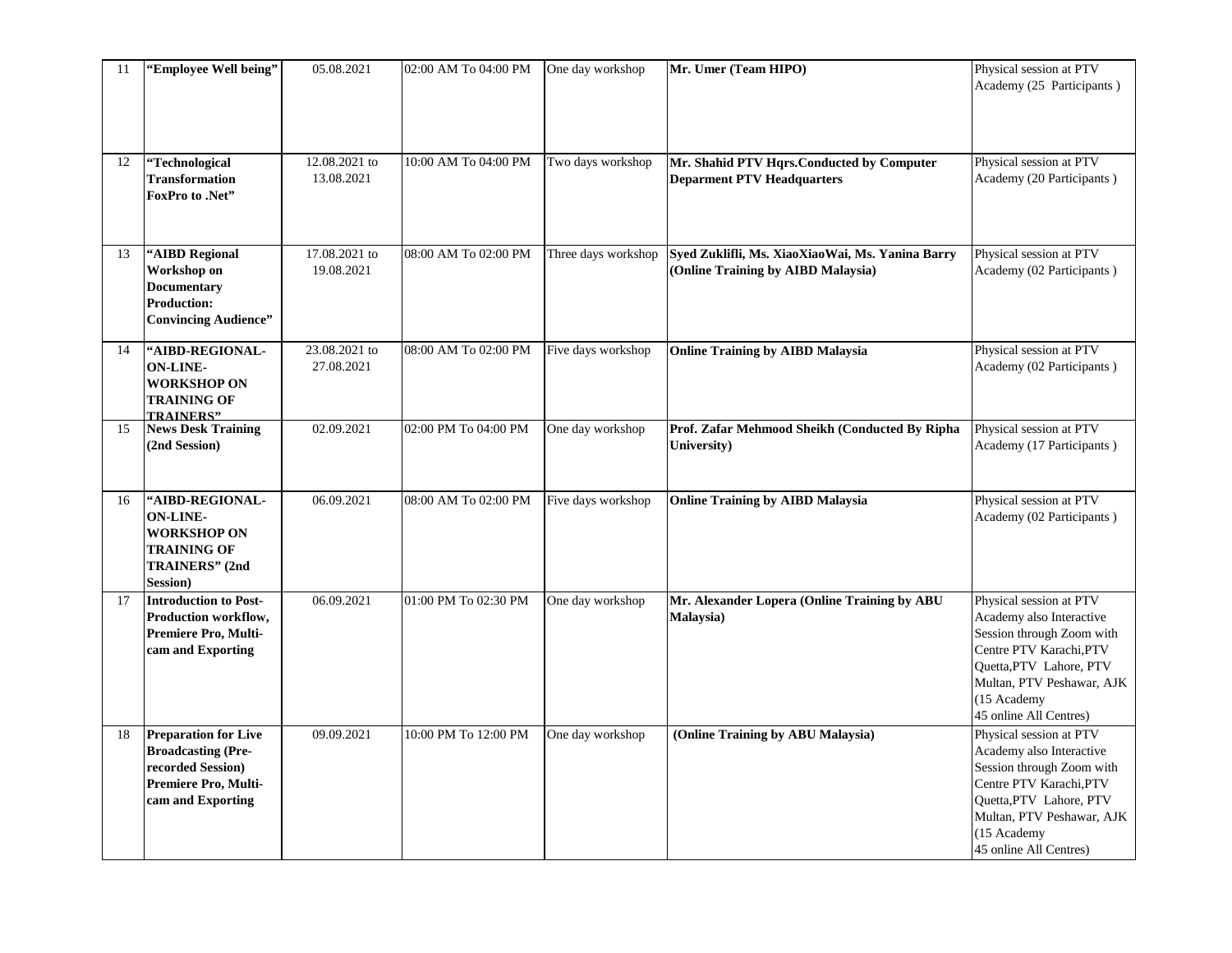| 19<br>20 | <b>PERSONNEL</b><br><b>POLICY</b><br><b>DOCUMENTATION</b><br><b>DIGITALIZATION</b><br><b>TRAINING</b><br><b>WORKSHOP</b><br><b>PROFESSIONAL</b> | 09.09.2021<br>13.09.2021 to | 02:00 PM To 04:00 PM<br>02:00 PM To 04:00 PM | One day workshop<br>Two day workshop | Mr. Muhammad Shahid. Mr. Nadeem Farooq<br>(Computer Application Department)<br>Mr. Farman Ullah Jan | Physical session at PTV<br>Academy also Interactive<br>Session through Zoom with<br>Centre PTV Karachi, PTV<br>Quetta, PTV Lahore, PTV<br>Multan, PTV Peshawar, AJK<br>(15 Academy<br>45 online All Centres)<br>Physical session at PTV |
|----------|-------------------------------------------------------------------------------------------------------------------------------------------------|-----------------------------|----------------------------------------------|--------------------------------------|-----------------------------------------------------------------------------------------------------|-----------------------------------------------------------------------------------------------------------------------------------------------------------------------------------------------------------------------------------------|
|          | <b>APPROACH</b><br><b>TOWARDS TV</b><br><b>PRODUCTION</b>                                                                                       | 14.09.2021                  |                                              |                                      |                                                                                                     | Academy also Interactive<br>Session through Zoom with<br>Centre PTV Karachi, PTV<br>Quetta, PTV Lahore, PTV<br>Multan, PTV Peshawar, AJK<br>(15 Academy<br>45 online All Centres)                                                       |
| 21       | <b>ORGANIZATIONAL</b><br><b>BEHAVIOUR</b>                                                                                                       | 15.09.2021                  | 02:00 PM To 04:00 PM                         | One day workshop                     | Mr. Omer Qureshi (Conducted By PTV Hqrs)                                                            | Physical session at PTV<br>Academy also Interactive<br>Session through Zoom with<br>Centre PTV Karachi, PTV<br>Quetta, PTV Lahore, PTV<br>Multan, PTV Peshawar, AJK<br>(15 Academy<br>25 online All Centres)                            |
| 22       | <b>HOW TO ASSESS</b><br><b>THE</b><br><b>ORGANIZATION BY</b><br><b>USING GDEIB</b><br><b>STANDARDS</b>                                          | 15.09.2021                  | 04:00 PM To 06:30 PM                         | One day workshop                     | <b>Conducted By Global Diversity, Equity, Inclusion</b><br><b>Benchmarks Standards</b>              | Physical session at PTV<br>Academy also Interactive<br>Session through Zoom with<br>Centre PTV Karachi, PTV<br>Quetta, PTV Lahore, PTV<br>Multan, PTV Peshawar, AJK<br>(15 Academy<br>25 online All Centres)                            |
| 23       | <b>News Desk Training</b><br>(3rd Session)                                                                                                      | 16.09.2021                  | 02:00 PM To 04:00 PM                         | One day workshop                     | Prof. Zafar Mehmood Sheikh (Conducted By Ripha<br>University)                                       | Physical session at PTV<br>Academy also Interactive<br>Session through Zoom with<br>Centre PTV Karachi, PTV<br><b>Ouetta, PTV</b> Lahore, PTV<br>Multan, PTV Peshawar, AJK<br>(15 Academy<br>45 online All Centres)                     |
| 24       | <b>REGIONAL HEALTH</b><br><b>AND SCIENCE FOR</b><br><b>MEDIA GATE</b><br><b>KEEPERS BY AIBD</b><br><b>MALAYSIA</b>                              | 20.09.2021 To<br>24.09.2021 | 08:00 PM To 04:00 PM                         | Five days workshop                   | <b>Online Training by AIBD Malaysia</b>                                                             | Online session through Zoom<br>(02 Participants)                                                                                                                                                                                        |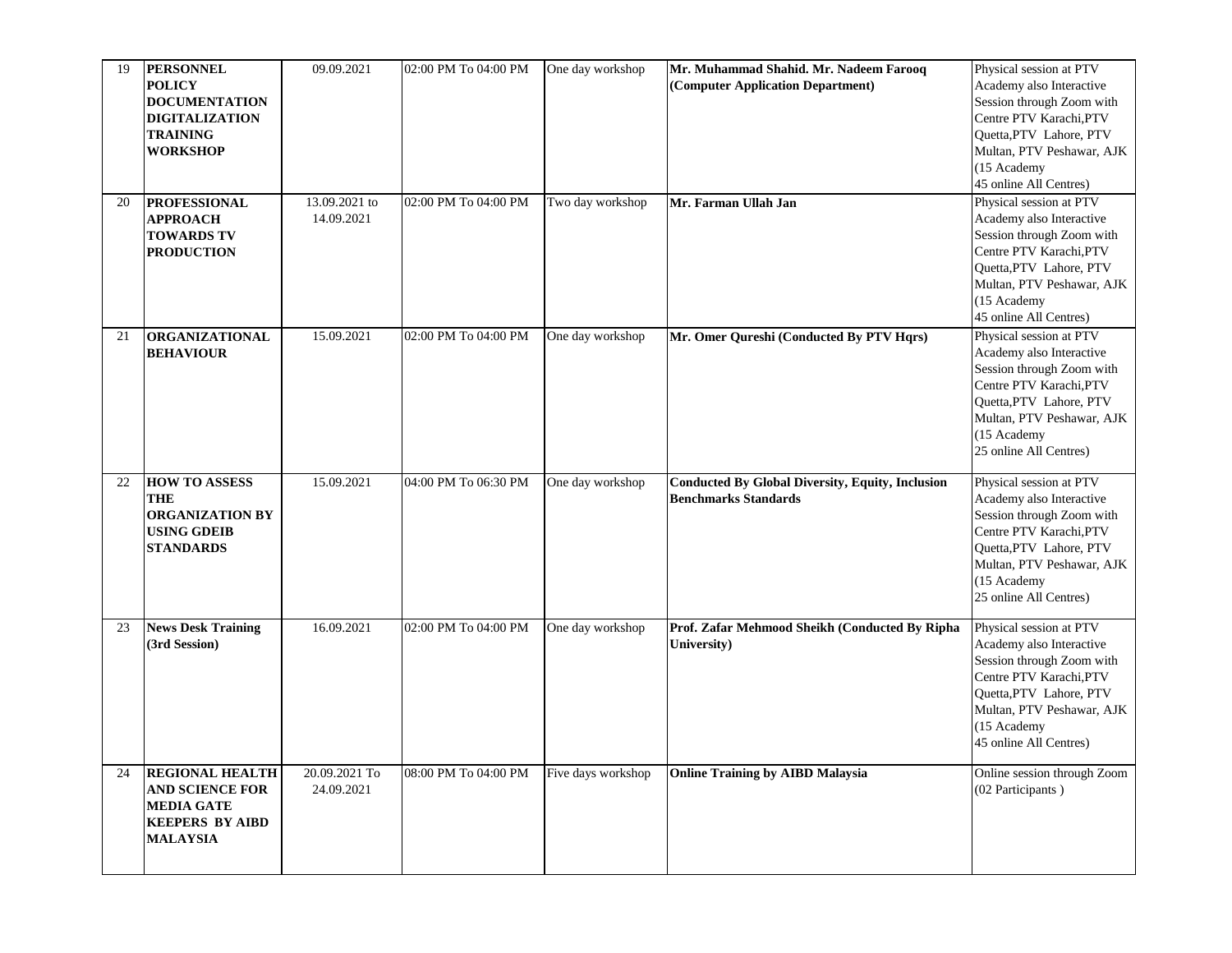| 25 | <b>PROBLEM FACED</b><br><b>AND THEIR</b><br><b>SOLUTION DURING</b><br><b>LIGHTING AND</b><br><b>CAMERA</b><br><b>OPERATION</b> | 20.09.2021 To<br>21.09.2021 | 02:00 PM To 04:00 PM | Two days workshop | Mr. Pervez Akhtar (conducted by PTV Lahore<br>Centre)  | Physical session at PTV<br>Lahore also Interactive<br>Session through Zoom with<br>PTV Academy, PTV<br>Karachi, PTV Quetta, PTV<br>Home Isb, PTV News, PTV<br>Multan, PTV Peshawar, AJK<br>(15 Academy & 45 online All<br>Centres) |
|----|--------------------------------------------------------------------------------------------------------------------------------|-----------------------------|----------------------|-------------------|--------------------------------------------------------|------------------------------------------------------------------------------------------------------------------------------------------------------------------------------------------------------------------------------------|
| 26 | <b>LEAD YOURSELF</b>                                                                                                           | 29-09-2021                  | 02:00 PM To 04:00 PM | One day workshop  | Mr. Muhammad Ibrahim (conducted by PTV<br>Headquarter) | Physical session at PTV<br>Academy also Interactive<br>Session through Zoom with<br>Centre PTV Karachi, PTV<br>Quetta, PTV Home Isb, PTV<br>News, PTV Multan, PTV<br>Peshawar, AJK (15 Academy<br>& 40 online All Centres)         |
| 27 | <b>VALUE OF STRONG</b><br><b>WORKPLACE</b><br><b>ETHICS</b>                                                                    | 30.09.2021                  | 02:00 PM To 04:00 PM | One days workshop | Mr. Amir Jadoon (conducted by PTV Headquarter)         | Physical session at PTV<br>Academy also Interactive<br>Session through Zoom with<br>Centre PTV Karachi, PTV<br>Quetta, PTV Home Isb, PTV<br>News, PTV Multan, PTV<br>Peshawar, AJK (15 Academy<br>& 45 online All Centres)         |
| 28 | <b>Production / Screen</b><br>Play / Novel /<br><b>Adaptation</b>                                                              | 1/10/2021                   | 10:00 AM To 12:00 PM | One day workshop  | Mr. Aziz Ejaz (conducted by PTV Peshawar Centre)       | Physical session at PTV<br>Peshawar also Interactive<br>Session through Zoom with<br>PTV Academy, PTV<br>Karachi, PTV Quetta, PTV<br>Home Isb, PTV News, PTV<br>Multan, AJK (10 Academy<br>& 35 online All Centres)                |
| 29 | <b>MAKE-UP THE</b><br><b>NEED OF CAMERA</b>                                                                                    | $02 - 10 - 2021$            | 02:00 PM To 04:00 PM | One day workshop  | Mr. Shehzad Hafeez (conducted by PTV Academy)          | Physical session at PTV<br>Academy also Interactive<br>Session through Zoom with<br>Centre PTV Karachi, PTV<br>Quetta, PTV Home Isb, PTV<br>News, PTV Multan, PTV<br>Peshawar, AJK (12 Academy<br>& 45 online All Centres)         |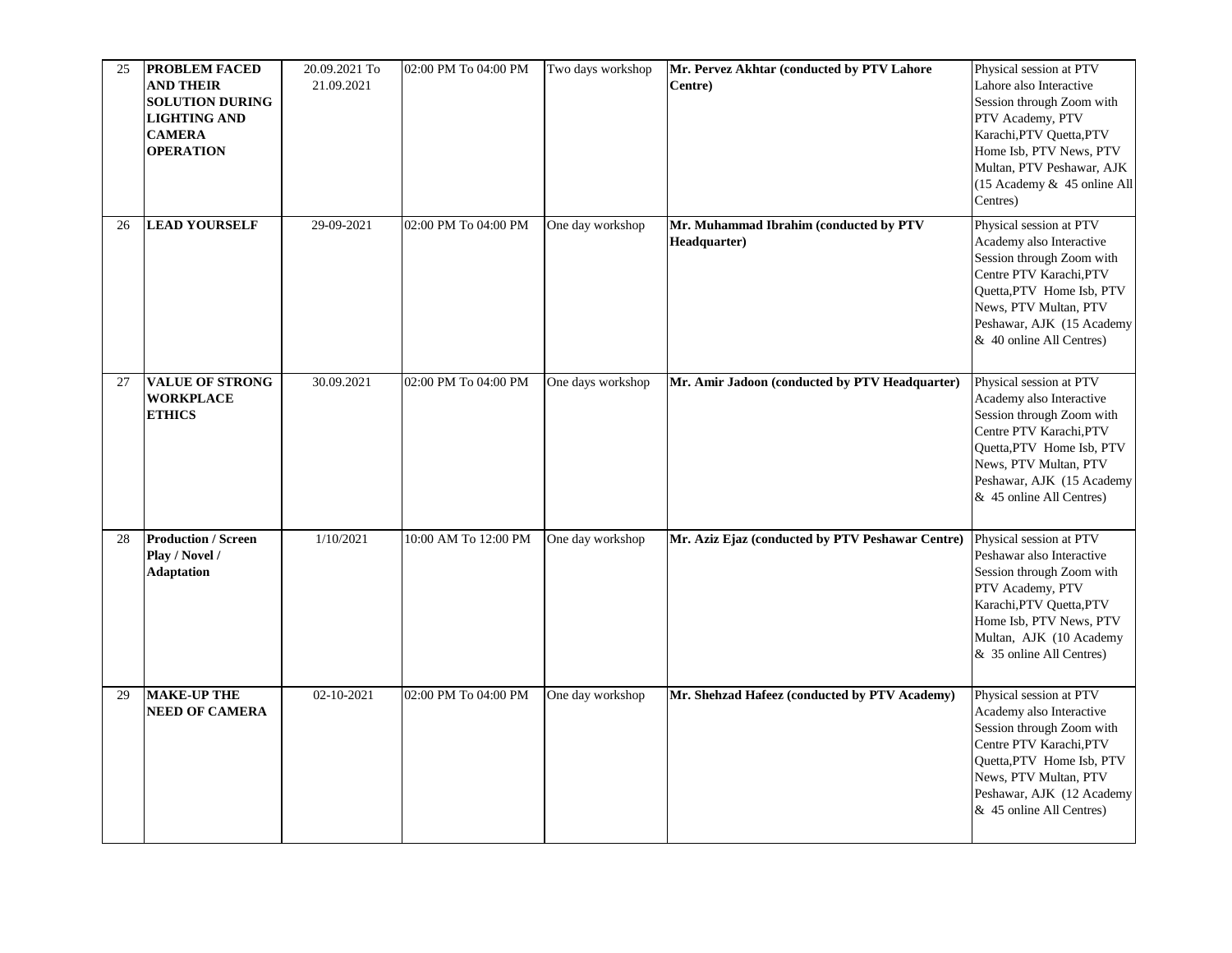| 30 | <b>Engineering Satellite</b><br>System/<br>Communication                                             | 04-10-2021 | 02:00 PM To 04:00 PM                    | One day workshop | Mr. Abdul Hameed (conducted by PTV Karachi<br>Centre)                       | Physical session at PTV<br>Karachi also Interactive<br>Session through Zoom with<br>Centre PTV Academyi, PTV<br>Quetta, PTV Home Isb, PTV<br>News, PTV Multan, PTV<br>Peshawar, AJK (15 Academy<br>& 45 online All Centres)               |
|----|------------------------------------------------------------------------------------------------------|------------|-----------------------------------------|------------------|-----------------------------------------------------------------------------|-------------------------------------------------------------------------------------------------------------------------------------------------------------------------------------------------------------------------------------------|
| 31 | <b>Production Script to</b><br>closing                                                               | 05-10-2021 | 02:00 PM To 04:00 PM                    | One day workshop | Mr. Farooq Sarwar, Mr. Mohsin Shahid (conducted<br>by PTV Quetta Centre)    | Physical session at PTV<br>Quetta also Interactive<br>Session through Zoom with<br>Centre PTV Karachi, PTV<br>Academy, PTV Home Isb,<br>PTV News, PTV Multan,<br>PTV Peshawar, AJK (15<br>Academy & 45 online All<br>Centres)             |
| 32 | <b>TV PROGRAMMING</b>                                                                                | 06-10-2021 | 02:00 PM To 04:00 PM                    | One day workshop | Mr. Amjad Islam Amjad, Mr. Mehmood Aali<br>(conducted by PTV Lahore Centre) | Physical session at PTV<br>Lahore also Interactive<br>Session through Zoom with<br>Centre PTV Karachi, PTV<br>Academy, PTV Home Isb,<br>PTV News, PTV Multan,<br>PTV Peshawar, Quetta, AJK<br>(15 Academy & 45 online All<br>Centres)     |
| 33 | <b>NEWS COVERAGE</b><br>(WHY TO MAINTAIN<br><b>NEUTRALITY</b><br><b>FOR NEWS</b><br><b>COVERAGE)</b> | 07-10-2021 | 02:00 PM To 04:00 PM                    | One day workshop | Prof. Zafar Mehmood Sheikh (Conducted By Ripha<br>University)               | Physical session at PTV<br>Academy also Interactive<br>Session through Zoom with<br>Centre PTV Karachi, PTV<br>Quetta, PTV Lahore, PTV<br>Multan, PTV Peshawar, AJK<br>(15 Academy<br>45 online All Centres)                              |
| 34 | <b>Regional language</b><br>production problems<br>and solutions                                     | 08-10-2021 | 10:00 AM To 12:00 noon One day workshop |                  | Mr.Shakir Hussain Shakir (conducted by PTV<br><b>Multan Centre)</b>         | Physical session at PTV<br>Multan also Interactive<br>Session through Zoom with<br>Centre PTV Karachi, PTV<br>Lahore, PTV Academy, PTV<br>Home Isb, PTV News, PTV<br>Quetta, PTV Peshawar, AJK<br>(10 Academy & 45 online All<br>Centres) |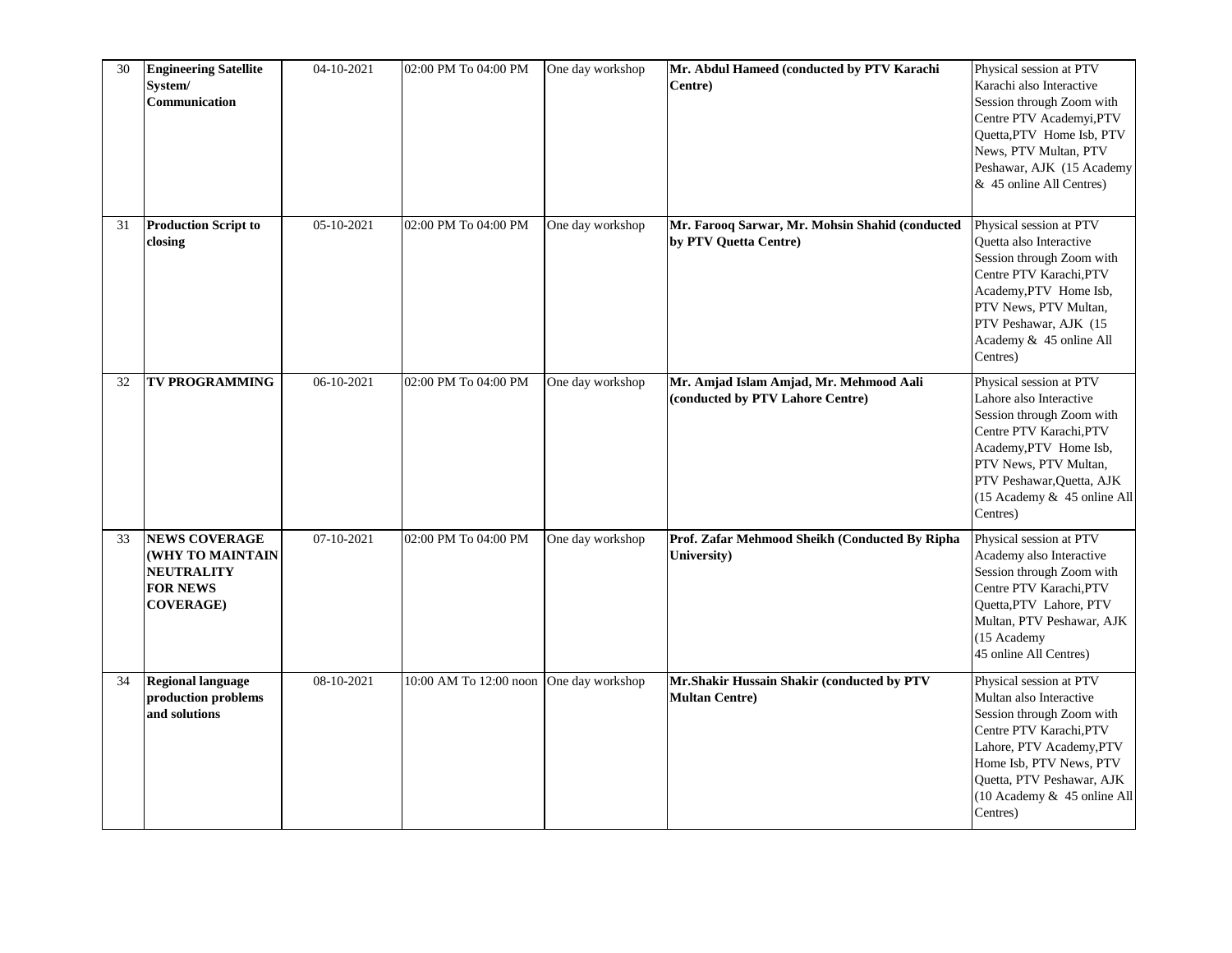| 35 | <b>Sales and Marketing</b><br>debate on How to<br>enhance our capacity               | 11-10-2021       | 02:00 PM To 04:00 PM | One day workshop | Mr. Ameen Akhtar (conducted by PTV Academy)  | Physical session at PTV<br>Academy also Interactive<br>Session through Zoom with<br>Centre PTV Karachi, PTV<br>Lahore, Quetta, PTV<br>Peshawar (8 Academy & 35<br>online All Centres)                                         |
|----|--------------------------------------------------------------------------------------|------------------|----------------------|------------------|----------------------------------------------|-------------------------------------------------------------------------------------------------------------------------------------------------------------------------------------------------------------------------------|
| 36 | <b>Comedy Production,</b><br>Role of Ethics & Norms                                  | 12-10-2021       | 02:00 PM To 04:00 PM | One day workshop | Mr.Sarfraz Shahid (conducted by PTV Academy) | Physical session at PTV<br>Academy also Interactive<br>Session through Zoom with<br>Centre PTV Karachi, PTV<br>Lahore, PTV News, PTV<br>Multan, PTV Peshawar, AJK<br>(10 Academy & 45 online All<br>Centres)                  |
| 37 | <b>MUSIC</b><br><b>PRODUCTIONS</b><br><b>SHOWS/SPECIAL</b><br><b>EVENTS SAREGAMA</b> | $13 - 10 - 2021$ | 02:00 PM To 04:00 PM | One day workshop | Mr.Faheem Mazhar (conducted by PTV Lahore)   | Physical session at PTV<br>Lahore also Interactive<br>Session through Zoom with<br>Centre PTV Karachi, PTV<br>Academy, PTV News, PTV<br>Multan, PTV Peshawar, AJK<br>(8 Academy & 45 online All<br>Centres)                   |
| 38 | <b>PROMOTING</b><br><b>HEALTHY</b><br><b>LIFESTYLE AT</b><br><b>WORKPLACE</b>        | 14-10-2021       | 02:00 PM To 04:00 PM | One day workshop | Ms. Farah Hamid (Nutritionist)               | Physical session at PTV<br>Academy also Interactive<br>Session through Zoom with<br>PTV Lahore, PTV<br>Karachi, PTV Quetta, PTV<br>News, PTV Multan, PTV<br>Peshawar, AJK (15 Academy<br>& 45 online All Centres)             |
| 39 | <b>SEERAT UN NABI</b><br>(SAW)                                                       | 18-10-2021       | 02:00 PM To 04:00 PM | One day workshop | Mr.Habib ur Rehman Asim (Religious Scholar)  | Physical session at PTV<br>Academy also Interactive<br>Session through Zoom with<br>PTV Lahore, PTV<br>Karachi, PTV Quetta, PTV<br>News, PTV Multan, PTV<br>Peshawar, AJK (08 Academy<br>& 40 online All Centres)<br>Centres) |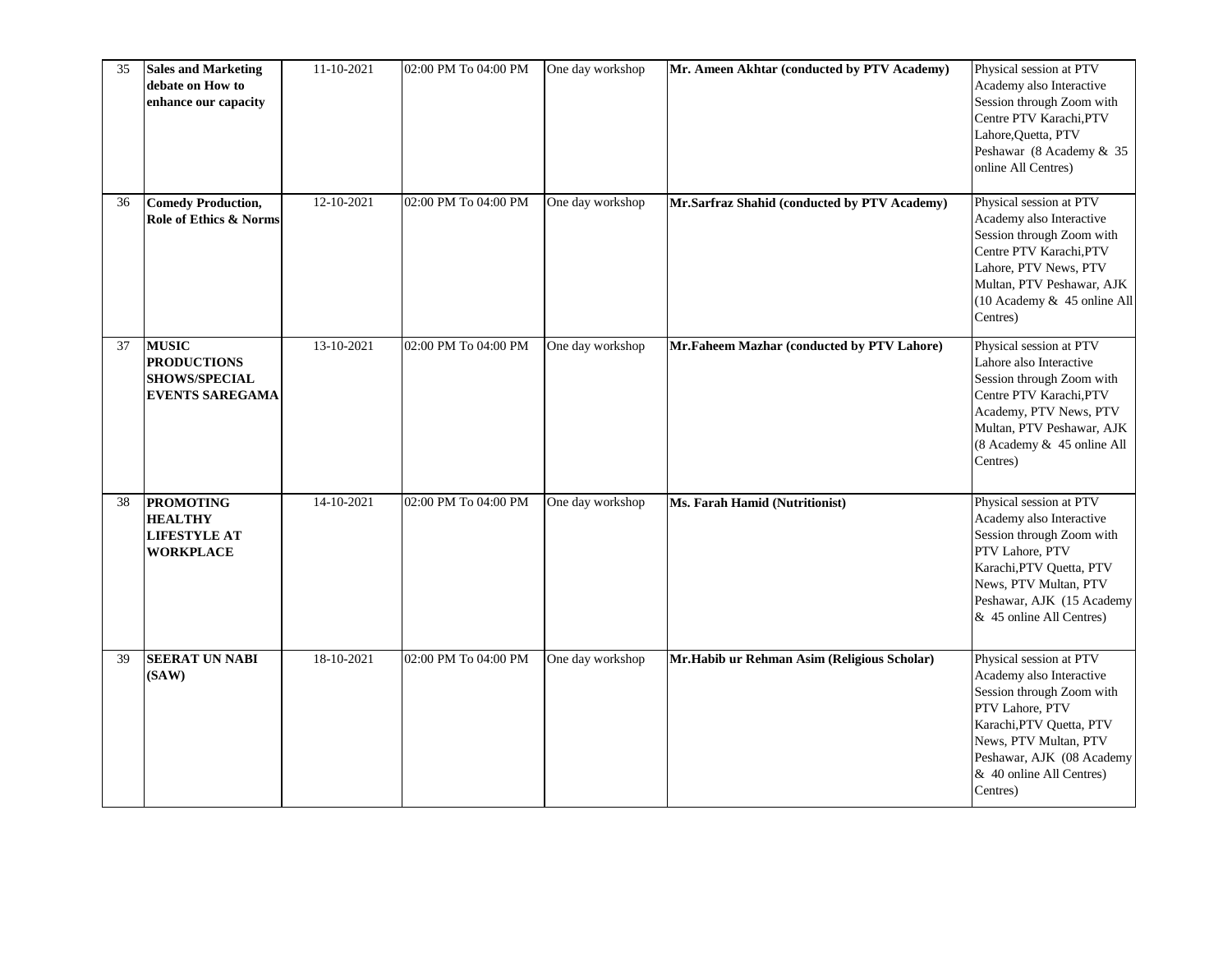| 40 | <b>DRONE CAMERA</b><br><b>OPERATIONS</b>                                                                                       | 20-10-2021               | 02:00 PM To 04:00 PM    | One day workshop  | Mr.Iftikhar Yazdani (Expert Drone Camera)                                                                   | Physical session at PTV<br>Academy also Interactive<br>Session through Zoom with<br>PTV Lahore, PTV<br>Karachi, PTV Quetta, PTV<br>News, PTV Multan, PTV<br>Peshawar, AJK (07 Academy<br>& 40 online All     |
|----|--------------------------------------------------------------------------------------------------------------------------------|--------------------------|-------------------------|-------------------|-------------------------------------------------------------------------------------------------------------|--------------------------------------------------------------------------------------------------------------------------------------------------------------------------------------------------------------|
| 41 | <b>TO DEFEAT BREAST</b><br><b>CANCER, AWARENE</b><br><b>SS FOR PTV WOMEN</b>                                                   | 21-10-2021               | 02:00 PM To 04:00 PM    | One day workshop  | Dr. Samina Khokar (Surgeon MBBS, Phd in Breast<br>Surgery, Ms. Huma Sadaf, Reporter, Coverage of<br>health) | Physical session at PTV<br>Lahore also Interactive<br>Session through Zoom with<br>Centre PTV Karachi, PTV<br>Academy, PTV News, PTV<br>Multan, PTV Peshawar, AJK<br>(15 Academy & 45 online All<br>Centres) |
| 42 | <b>VISUAL</b><br><b>TRANSMISSION</b><br>(FTP)/EDITING                                                                          | 26-10-2021 to<br>10-2021 | 27-12:00 PM To 04:00 PM | Two days workshop | Mr. Imran Sadozai (MS-IT), Mr. Usman Butt (B-<br>Tech)                                                      | Physical session at PTV<br>Academy also Interactive<br>Session through Zoom with<br>Centre PTV Karachi, PTV<br>Lahore, PTV News, PTV<br>Multan, PTV Peshawar, AJK<br>(10 Academy & 40 online All<br>Centres) |
| 43 | <b>News &amp; Current</b><br><b>Affairs Programs</b><br>are the flagship of any<br><b>Media Organizations</b><br>(FTP)/EDITING | 28-10-2021               | 02:00 PM To 04:00 PM    | One day workshop  | Mr.Sarwar Munir Rao (Ex. Director News,<br><b>Ex.Director Training Academy)</b>                             | Physical session at PTV<br>Academy also Interactive<br>Session through Zoom with<br>Centre PTV Karachi, PTV<br>Lahore, PTV News, PTV<br>Multan, PTV Peshawar, AJK<br>(17 Academy & 40 online All<br>Centres) |
| 44 | <b>TV NEWS</b><br><b>REPORTING</b>                                                                                             | 1/11/2021                | 01:00 PM To 03:00 PM    | One day workshop  | (Online Training by ABU Malaysia)                                                                           | Physical session at PTV<br>Academy also Interactive<br>Session through Zoom with<br>Centre PTV Karachi, PTV<br>Lahore, PTV News, PTV<br>Multan, PTV Peshawar, AJK<br>(10 Academy & 35 online All<br>Centres) |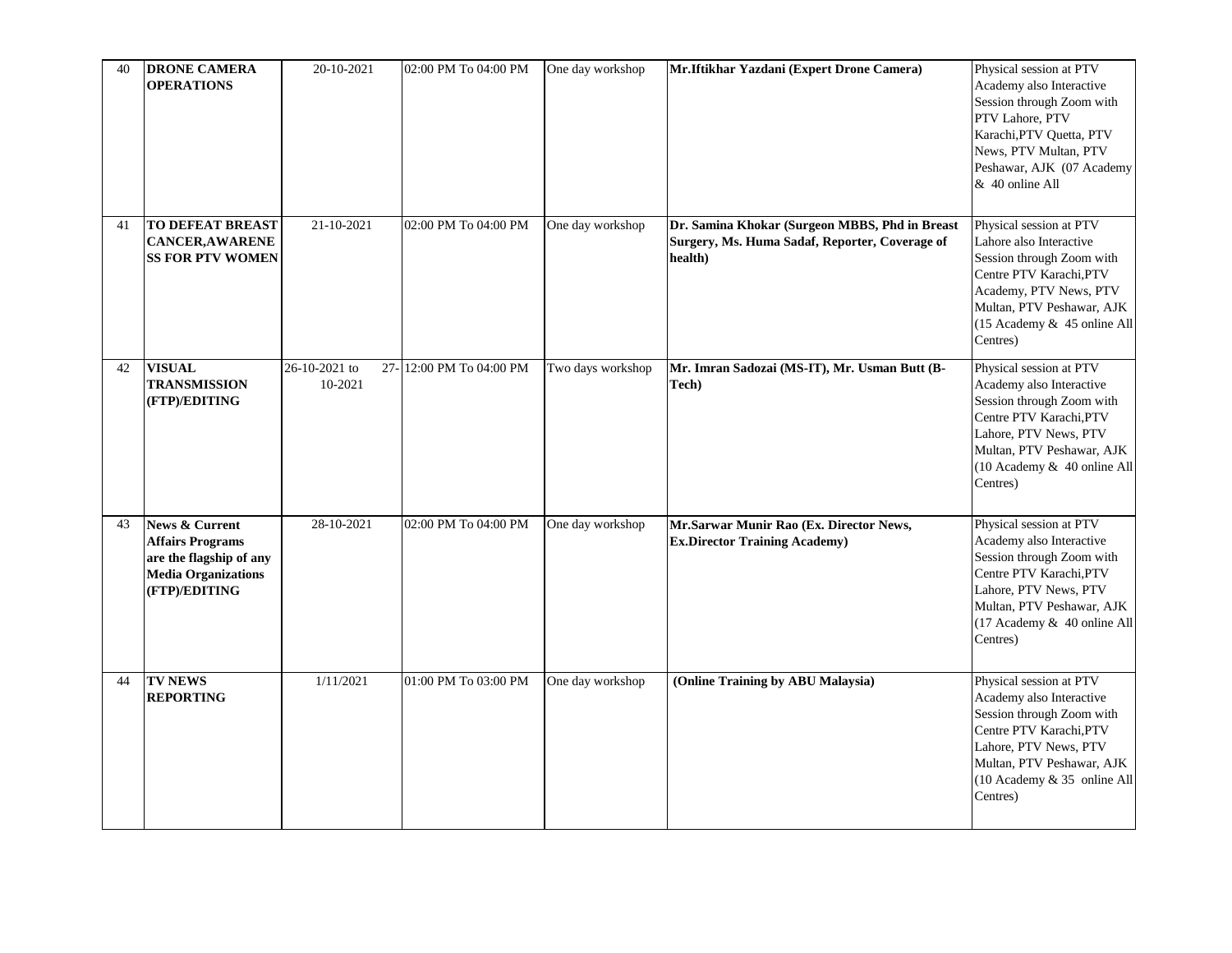| 45 | <b>Spreading Fake News:</b><br>The Role of Media                                        | 2/11/2021  | 02:00 PM To 04:00 PM | One day workshop | Mr.Safiullah Gul (Free Lance Journalist), Mr. Zahir<br>Mehmood (HCA, Peshawar Centre)                                             | Physical session at PTV<br>Peshawar also Interactive<br>Session through Zoom with<br>Centre PTV Karachi, PTV<br>Lahore, PTV News, PTV<br>Multan, PTV Academy, AJK<br>(10 Academy & 40 online All<br>Centres) |
|----|-----------------------------------------------------------------------------------------|------------|----------------------|------------------|-----------------------------------------------------------------------------------------------------------------------------------|--------------------------------------------------------------------------------------------------------------------------------------------------------------------------------------------------------------|
| 46 | "Dr. Muhammad Iqbal<br>The Poetic : Miracle<br><b>Words Create Sound</b><br>And Rhythm" | 3/11/2021  | 02:00 PM To 04:00 PM | One day workshop | Mr. Iqbal Salahuddin (Expert in Iqbaliyat)                                                                                        | Physical session at PTV<br>Lahore also Interactive<br>Session through Zoom with<br>Centre PTV Karachi, PTV<br>Academy, PTV News, PTV<br>Multan, PTV Peshawar, AJK<br>(15 Lahore & 50 online All<br>Centres)  |
| 47 | <b>PRINCIPLES OF</b><br><b>MANAGEMENT</b>                                               | 4/11/2021  | 02:00 PM To 04:00 PM | One day workshop | Muhammad Omer Qureshi, APO(F) PTV<br><b>Headquarters</b>                                                                          | Physical session at PTV<br>Academy also Interactive<br>Session through Zoom with<br>Centre PTV Karachi, PTV<br>Lahore, PTV News, PTV<br>Multan, PTV Peshawar, AJK<br>(20 Academy & 40 online All<br>Centres) |
| 48 | <b>EMPLOYEE</b><br><b>WELLNESS</b>                                                      | 9/11/2021  | 02:00 PM To 04:00 PM | One day workshop | Major Retd. Muhammad Arshad Atif (MBA. 2nd<br>Position, MA. IR, HR Trainer in PAK Army, HRM<br><b>Training &amp; Development)</b> | Physical session at PTV<br>Academy also Interactive<br>Session through Zoom with<br>Centre PTV Karachi, PTV<br>Lahore, PTV News, PTV<br>Multan, PTV Peshawar, AJK<br>(25 Academy & 40 online All<br>Centres) |
| 49 | <b>WORKING</b><br><b>SMARTER BY</b><br><b>SETTING UP YOUR</b><br><b>GOAL</b>            | 10/11/2021 | 02:00 PM To 04:00 PM | One day workshop | <b>Foundation University Islamabad</b>                                                                                            | Physical session at PTV<br>Academy also Interactive<br>Session through Zoom with<br>Centre PTV Karachi, PTV<br>Lahore, PTV News, PTV<br>Multan, PTV Peshawar, AJK<br>(18 Academy & 40 online All<br>Centres) |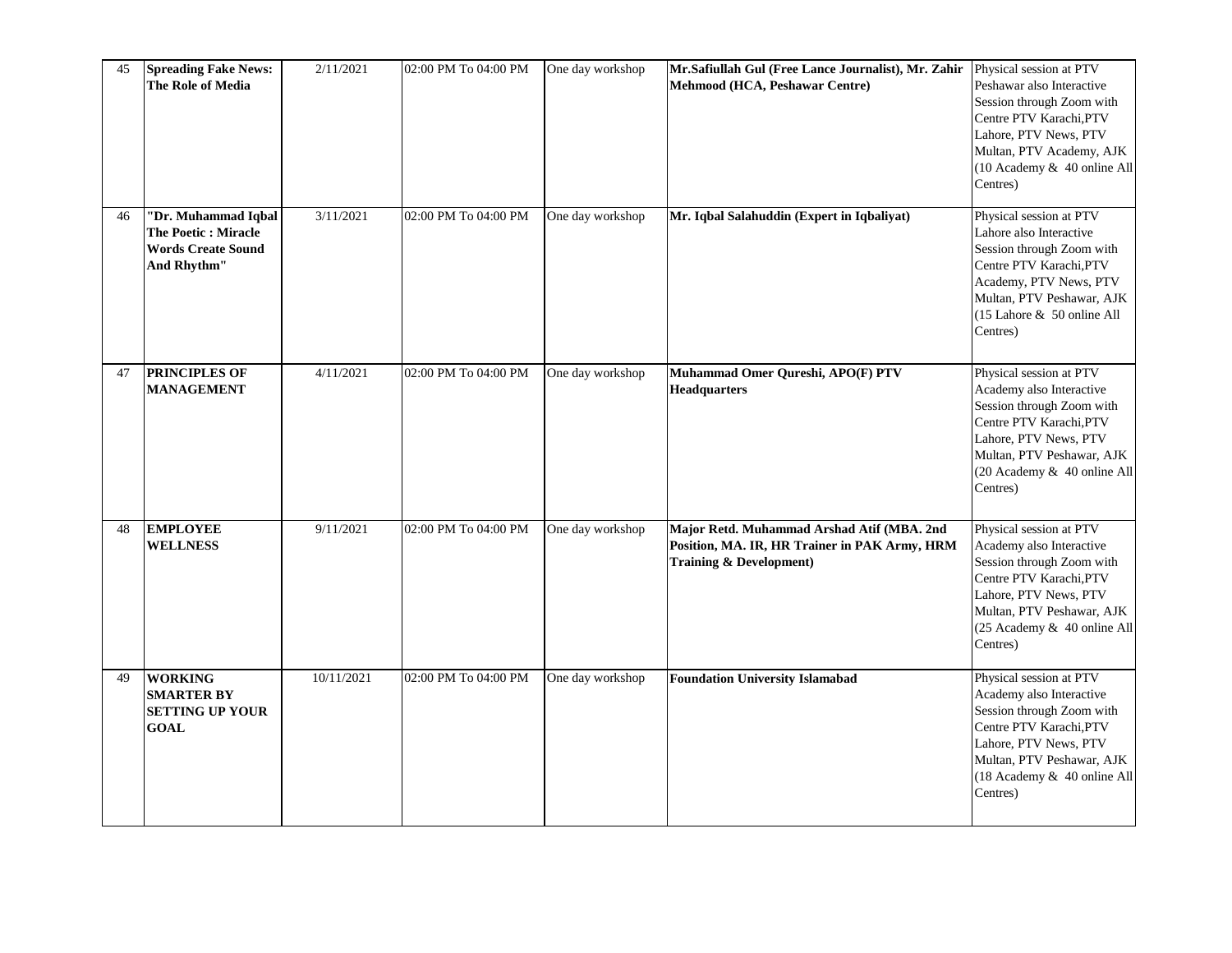| 50 | <b>MICROSOFT EXCEL</b>                                                                                                                                                                                                           | 11/11/2021 to<br>12/11/2021 | 02:00 PM To 04:00 PM<br>& 10:30am To 12:30 pm | One day workshop  | Muhammad Asif Bhutta (Computer Programmer<br><b>PTV Headquarter)</b>                                                                                   | Physical session at PTV<br>Academy also Interactive<br>Session through Zoom with<br>Centre PTV Karachi, PTV<br>Lahore, PTV News, PTV<br>Multan, PTV Peshawar, AJK<br>(15 Academy & 40 online All<br>Centres)                          |
|----|----------------------------------------------------------------------------------------------------------------------------------------------------------------------------------------------------------------------------------|-----------------------------|-----------------------------------------------|-------------------|--------------------------------------------------------------------------------------------------------------------------------------------------------|---------------------------------------------------------------------------------------------------------------------------------------------------------------------------------------------------------------------------------------|
| 51 | <b>AIBD Regional Online</b><br>workshop on<br>The Pandemic, Digital<br>Dependence and<br><b>The Unconcerned</b><br><b>Challenges and</b><br><b>Opportunities</b><br><b>AIBD</b> (MALAYSIA)                                       | 15/11/2021                  | 10:30 AM To 12:30 PM                          | One days workshop | Online Webinar by AIBD (MALAYSIA)                                                                                                                      | Interactive Session through<br>Zoom with Academy and<br>Centres, PTV Karachi, PTV<br>Lahore, PTV News, PTV<br>Multan, PTV Peshawar, AJK<br>(14 Academy & 51 online All<br>Centres)                                                    |
| 52 | <b>Music Production</b>                                                                                                                                                                                                          | 16/11/2021                  | 02:00 PM To 04:00 PM                          | One day workshop  | Syed Amjad Hussain Shah, Producer PTV Karachi                                                                                                          | Physical session at PTV<br>Karachi also Interactive<br>Session through Zoom with<br>Centre PTV Karachi, PTV<br>Lahore, PTV News, PTV<br>Multan, PTV Peshawar, AJK<br>(8 Academy & 40 online All<br>Centres)                           |
| 53 | <b>AIBD Regional</b><br>webinar on "Synergies<br>between Community<br><b>Radio and Community</b><br>Networks CR & CN<br><b>Case Stories, The How</b><br>and future of CN and<br><b>CR Collaboration</b><br><b>AIBD (MALAYSIA</b> | 17/11/2021                  | 10:00 AM To 12:30 PM                          | One days workshop | Online Webinar by AIBD (MALAYSIA)                                                                                                                      | Interactive Session through<br>Zoom with Academy and<br>Centres, PTV Karachi, PTV<br>Lahore, PTV News, PTV<br>Multan, PTV Peshawar, AJK<br>(12 Academy & 50 online All<br>Centres)                                                    |
| 54 | <b>Can TV Drama be</b><br><b>Educational as well as</b><br><b>Entertaining?</b>                                                                                                                                                  | 18/11/2021                  | 02:00 PM To 04:00 PM                          | One day workshop  | Mr. Shahid Mehmood Nadeem, Ex-DMD/DP, PTV<br>Drama Producer, Script Writer, Presently running<br><b>AJOKA Theatre (conducted by PTV Lahore Centre)</b> | Physical session at PTV<br>Lahore also Interactive<br>Session through Zoom with<br>Centre PTV Karachi, PTV<br>Academy, PTV Home Isb,<br>PTV News, PTV Multan,<br>PTV Peshawar, Quetta, AJK<br>(10 Academy & 45 online All<br>Centres) |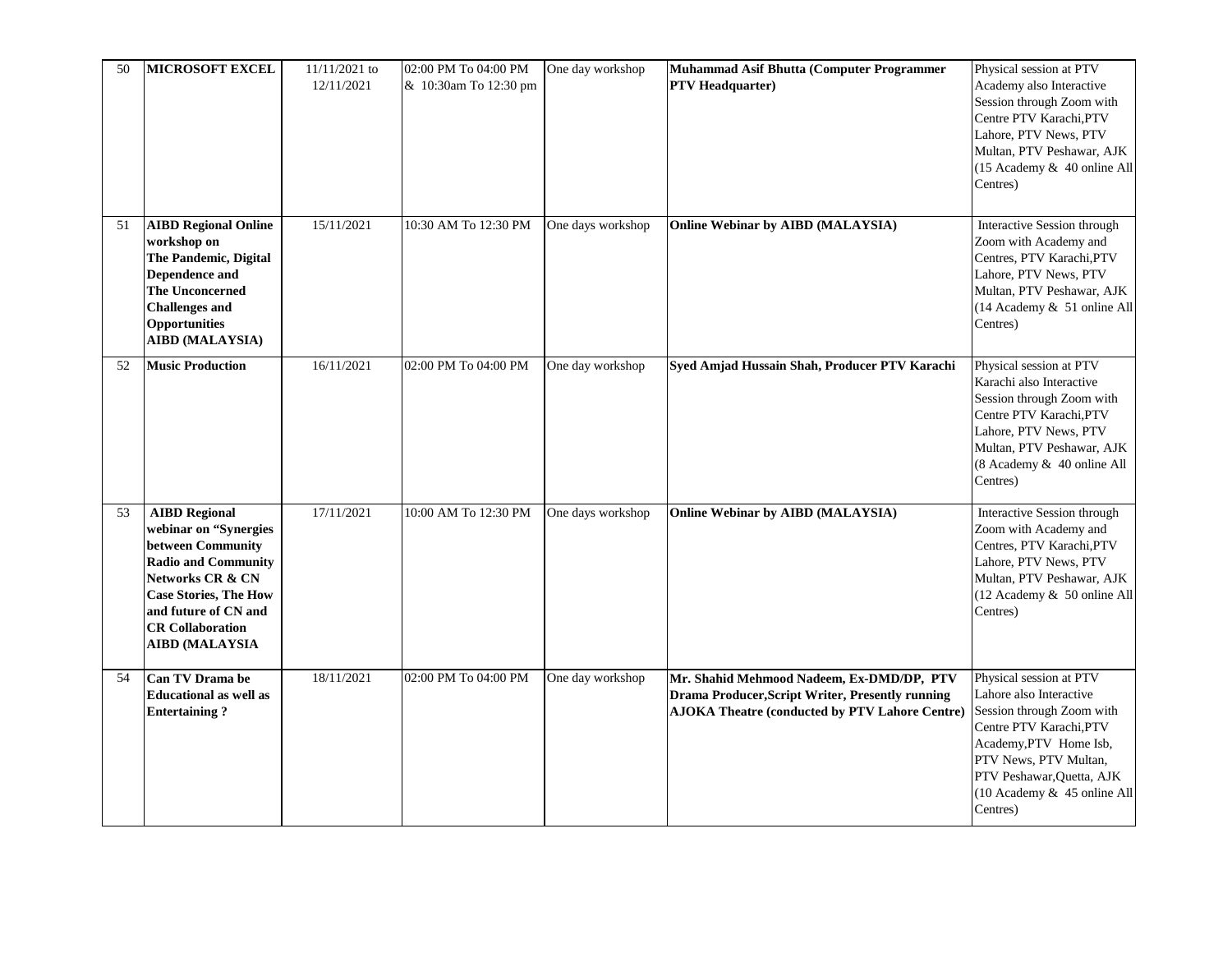| 55 | <b>Community Networks:</b><br>Media, Misinformation<br>and misuse, Rural<br><b>Change Makers and</b><br><b>Innovators:</b><br><b>Community Networks</b><br>as A Catalyst for<br><b>Digital Transformation</b><br><b>AIBD</b> (MALAYSIA) | 23/11/2021 | 10:00 AM To 12:30 PM | One day workshop  | Online Webinar by AIBD (MALAYSIA)                                                         | Interactive Session through<br>Zoom with Academy and<br>Centres, PTV Karachi, PTV<br>Lahore, PTV News, PTV<br>Multan, PTV Peshawar, AJK<br>(16 Academy & 50 online All<br>Centres)                           |
|----|-----------------------------------------------------------------------------------------------------------------------------------------------------------------------------------------------------------------------------------------|------------|----------------------|-------------------|-------------------------------------------------------------------------------------------|--------------------------------------------------------------------------------------------------------------------------------------------------------------------------------------------------------------|
| 56 | <b>PAKISTAN</b><br><b>NARRATIVE</b><br><b>CHALLENGES</b>                                                                                                                                                                                | 25/11/2021 | 02:00 PM To 04:00 PM | One day workshop  | Dr. Tallat Shabir, Director Pakistan China Study<br><b>Institute of Strategic Studies</b> | Physical session at PTV<br>Academy also Interactive<br>Session through Zoom with<br>Centre PTV Karachi, PTV<br>Lahore, PTV News, PTV<br>Multan, PTV Peshawar, AJK<br>(22 Academy & 40 online All<br>Centres) |
| 57 | <b>Sensitising Media on</b><br>Women's Labour<br><b>Migration AIBD</b><br>(MALAYSIA)                                                                                                                                                    | 30/11/2021 | 11:00 AM To 01:30 PM | One days workshop | <b>Online Webinar by AIBD (MALAYSIA)</b>                                                  | Interactive Session through<br>Zoom with Academy and<br>Centres, PTV Karachi, PTV<br>Lahore, PTV News, PTV<br>Multan, PTV Peshawar, AJK<br>(14 Academy & 50 online All<br>Centres)                           |
| 58 | <b>NON-LINEAR</b><br><b>EDITING (NLE)</b>                                                                                                                                                                                               | 1/12/2021  | 02:00 PM To 04:00 PM | One day workshop  | Mr. Muhammad Ejaz, Graphics Designer/Non<br><b>Linear Editor(IT Department PTV Home)</b>  | Physical session at PTV<br>Academy also Interactive<br>Session through Zoom with<br>Centre PTV Karachi, PTV<br>Lahore, PTV News, PTV<br>Multan, PTV Peshawar, AJK<br>(12 Academy & 40 online All<br>Centres) |
| 59 | "The Unseen"<br><b>Trauma and Resilience</b><br>in the Pacific Helping<br><b>Journalists</b><br>who cover the<br>Pandemic and<br><b>Disasters</b><br>Premiere Pro, Multi-<br>cam and Exporting                                          | 2/12/2021  | 07:30 PM To 09:30 PM | One day workshop  | (Online Training by ABU Malaysia)                                                         | Physical session at PTV<br>Academy also Interactive<br>Session through Zoom with<br>Centre PTV Karachi, PTV<br>Quetta, PTV Lahore, PTV<br>Multan, PTV Peshawar, AJK<br>(08 Academy<br>30 online All Centres) |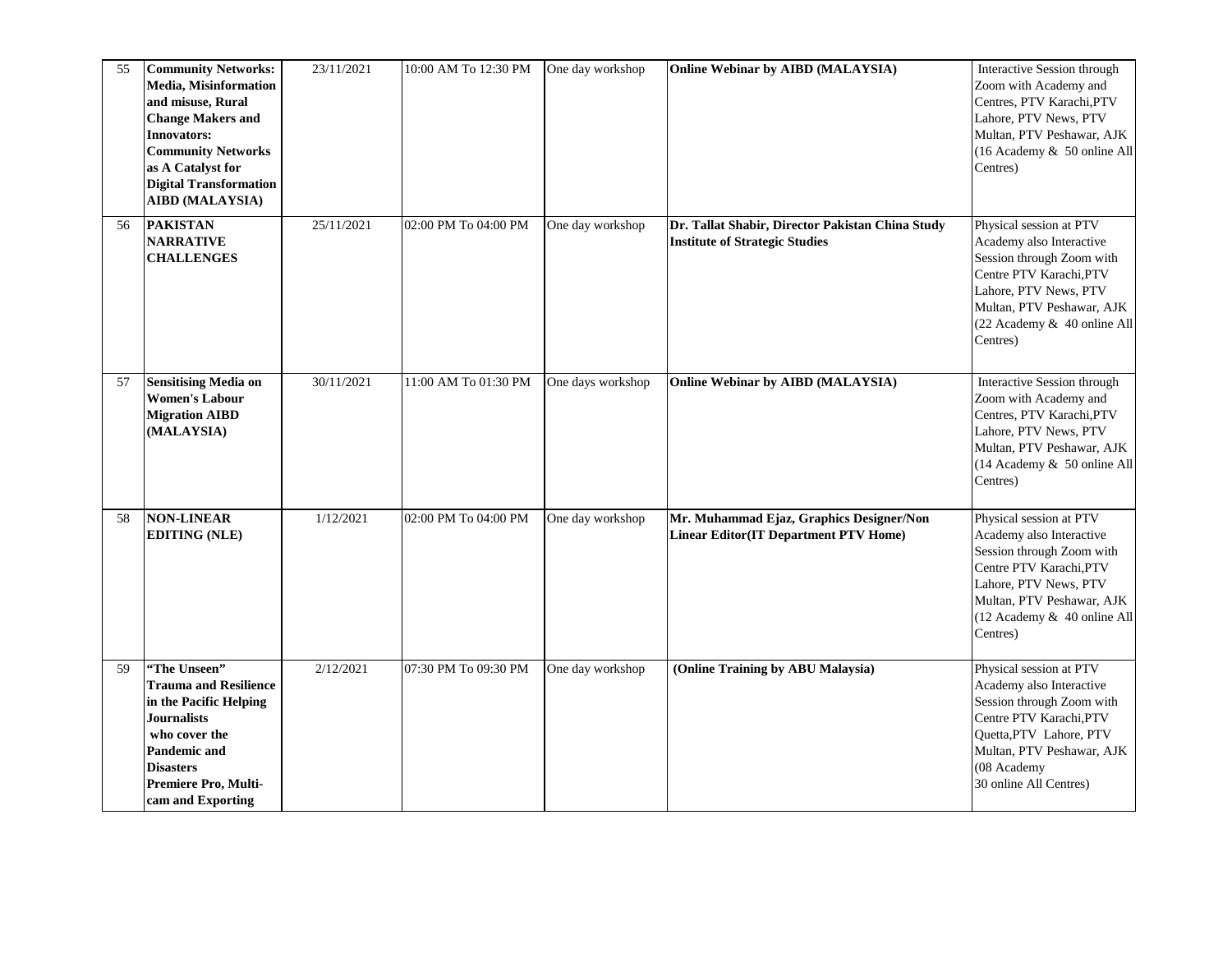| 61 | <b>Documentary</b><br><b>Production</b>                                                                                               | 4/12/2021                                 | 11:00 AM To 01:00 PM   | One day workshop   | Mr. Dur Muhammad Kasi(Ex-GM PTV Quetta<br>Centre) | Physical session at PTV<br>Quetta also Interactive<br>Session through Zoom with<br>Centre PTV Karachi, PTV<br>Academy, PTV Home Isb,<br>PTV News, PTV Lahore,<br>PTV Multan, PTV Peshawar,<br>AJK (10 Academy & 45<br>online All Centres) |
|----|---------------------------------------------------------------------------------------------------------------------------------------|-------------------------------------------|------------------------|--------------------|---------------------------------------------------|-------------------------------------------------------------------------------------------------------------------------------------------------------------------------------------------------------------------------------------------|
| 62 | <b>AIBD Regional</b><br><b>Webinar on "Engaging</b><br><b>Audience for telling</b><br>stories AIBD<br>(MALAYSIA)                      | 07th, 8th, 09th and<br>10th December 2021 | 07:00 AM To 05:00 PM   | Four days workshop | Online Webinar by AIBD (MALAYSIA)                 | Interactive Session through<br>Zoom with Academy and<br>Centres, PTV Karachi, PTV<br>Lahore, PTV News, PTV<br>Multan, PTV Peshawar, AJK<br>(12 Academy & 50 online All<br>Centres)                                                        |
| 63 | <b>AIBD Regional</b><br>Webinar on "Safety for<br>Journalists: Risks,<br><b>Threats and</b><br><b>Opportunity. AIBD</b><br>(MALAYSIA) | 07th, 8th, 09th and<br>10th December 2021 | 07:00 AM To 05:00 PM   | Four days workshop | Online Webinar by AIBD (MALAYSIA)                 | Interactive Session through<br>Zoom with Academy and<br>Centres, PTV Karachi, PTV<br>Lahore, PTV News, PTV<br>Multan, PTV Peshawar, AJK<br>(12 Academy & 50 online All<br>Centres)                                                        |
| 64 | <b>Colour Grading Course</b><br>for Video Productions,<br>ABU(Malaysia)                                                               | 8/12/2021                                 | 12:00 noon To 02:00 PM | One day workshop   | (Online Training by ABU Malaysia)                 | Physical session at PTV<br>Academy also Interactive<br>Session through Zoom with<br>Centre PTV Karachi, PTV<br>Quetta, PTV Lahore, PTV<br>Multan, PTV Peshawar, AJK<br>(08 Academy<br>30 online All Centres)                              |
| 65 | <b>NON-LINEAR</b><br><b>EDITING (NLE)</b>                                                                                             | 07th, 8th, 27th and<br>28th December 2021 | 02:00 PM To 04:00 PM   | Four days workshop | Mr. Dabaj Haider (Non Linear Editor Expert)       | Physical session at PTV News<br>also Interactive Session<br>through Zoom with Centre<br>PTV Karachi, PTV Lahore,<br>PTV News, PTV Multan,<br>PTV Peshawar, AJK (25<br>PTV News & 40 online All<br>Centres)                                |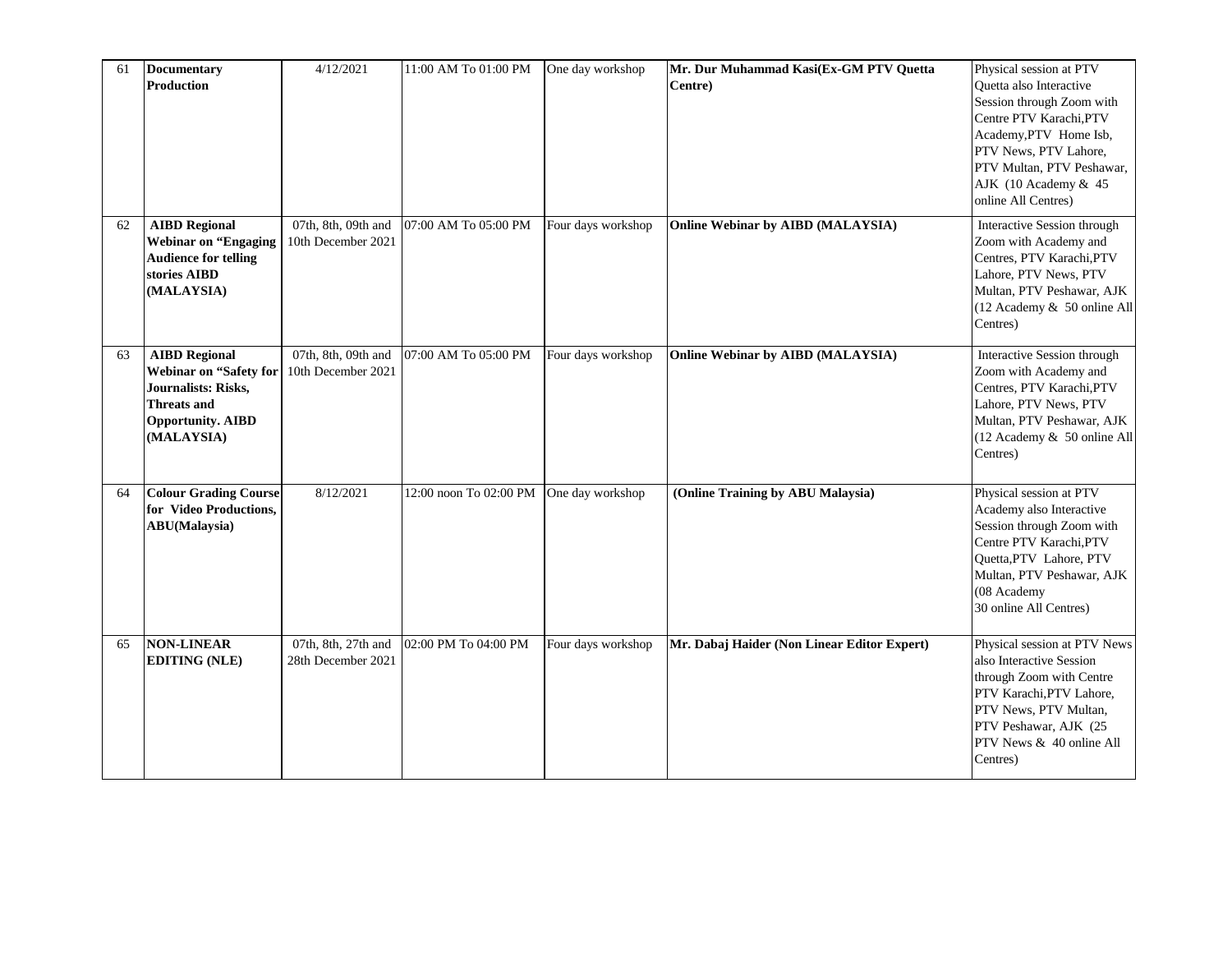| 66 | QUAID-E--AZAM<br><b>MUHAMMAD ALI</b><br><b>JINNAH</b><br>(The Founder of<br>Pakistan) | 21/12/2021 | 02:00 PM To 04:00 PM | One day workshop | Dr. Muhammad Zaman (Chairman Quaid-e-Azam<br><b>University Islamabad)</b>                    | Physical session at PTV<br>Axademy also Interactive<br>Session through Zoom with<br>Centre PTV Karachi, PTV<br>Lahore, PTV Home Isb, PTV<br>News, PTV Multan, PTV<br>Peshawar, Quetta, AJK (10<br>Academy & 45 online All<br>Centres) |
|----|---------------------------------------------------------------------------------------|------------|----------------------|------------------|----------------------------------------------------------------------------------------------|---------------------------------------------------------------------------------------------------------------------------------------------------------------------------------------------------------------------------------------|
| 67 | <b>The Christmas Special</b><br>(Inter Faith Harmony:<br>unity in diversity)          | 23/12/2021 | 02:00 PM To 04:00 PM | One day workshop | H.E Humphrey Sarfraz Peters (The Biship Diocese of Physical session at PTV<br>Peshawar, KPK) | Axademy also Interactive<br>Session through Zoom with<br>Centre PTV Karachi, PTV<br>Lahore, PTV Home Isb, PTV<br>News, PTV Multan, PTV<br>Peshawar, Quetta, AJK (15<br>Academy & 45 online All<br>Centres)                            |
| 68 | <b>SCREEN PLAY</b><br><b>WRITING</b>                                                  | 5/1/2022   | 02:00 PM To 04:00 PM | One day workshop | Mr. Hafeez Tahir (Ex. Drama Producer)                                                        | Physical session at PTV<br>Lahore also Interactive<br>Session through Zoom with<br>Centre PTV Karachi, PTV<br>Academy, PTV Home Isb,<br>PTV News, PTV Multan,<br>PTV Peshawar, Quetta, AJK<br>(10 Academy & 45 online All<br>Centres) |
| 69 | <b>ACTION PLAY</b><br><b>TECHNIQUES</b>                                               | 6/1/2022   | 02:00 PM To 04:00 PM | One day workshop | Mr. Sajjad Ahmed (Ex. Director Programme)                                                    | Physical session at PTV<br>Lahore also Interactive<br>Session through Zoom with<br>Centre PTV Karachi, PTV<br>Academy, PTV Home Isb,<br>PTV News, PTV Multan,<br>PTV Peshawar, Quetta, AJK<br>(10 Academy & 45 online All<br>Centres) |
| 70 | <b>PTV &amp; THE</b><br><b>CHALLENGES</b><br><b>AHEAD"</b>                            | 13/01/2022 | 11:00 AM To 01:00 PM | One day workshop | Syed Rehan Hassan (Director Media Riphah<br>University)                                      | Physical session at PTV<br>Academy also Interactive<br>Session through Zoom with<br>Centre PTV Karachi, PTV<br>Lahore, PTV News, PTV<br>Multan, PTV Peshawar, AJK<br>(15 Academy & 40 online All<br>Centres)                          |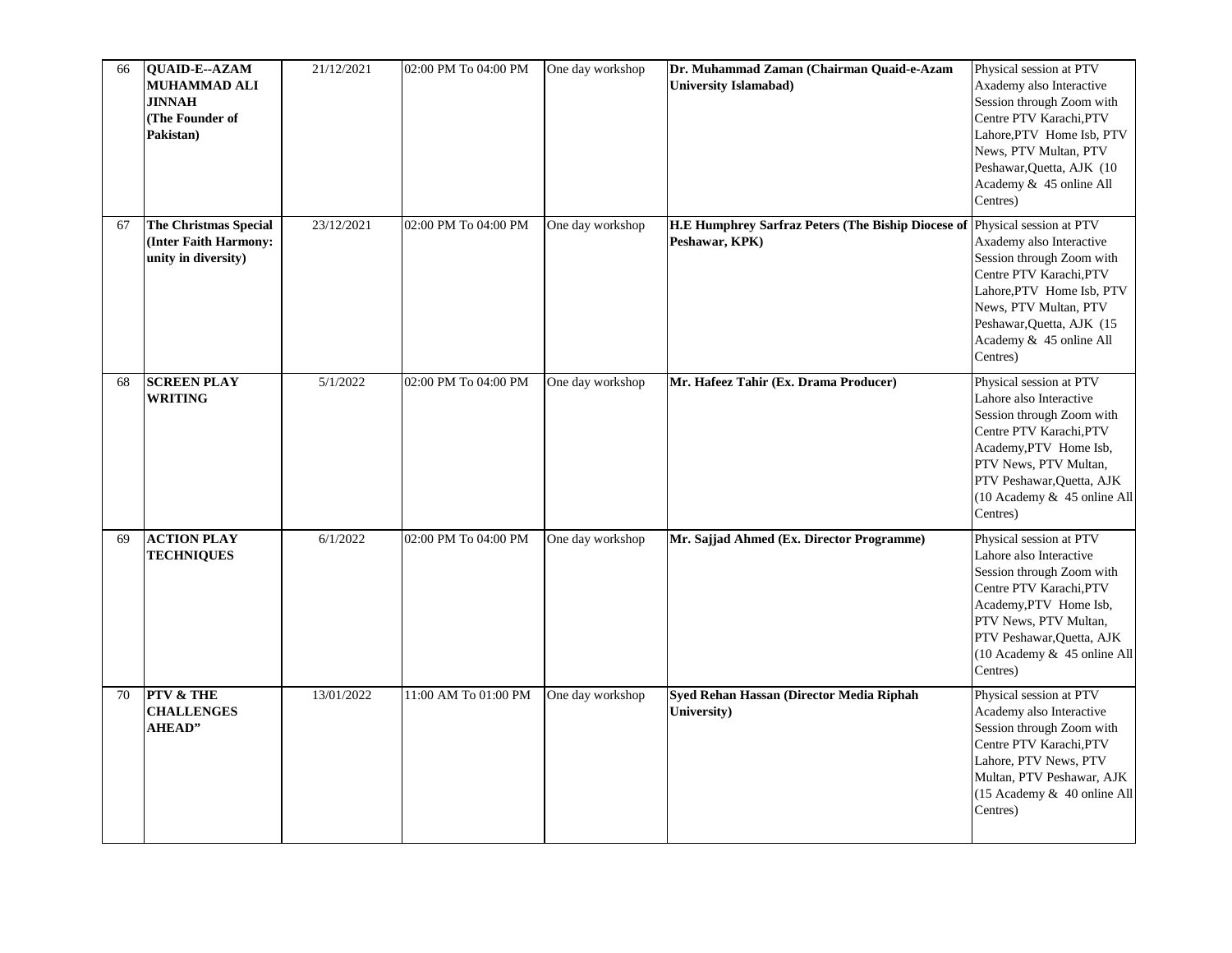| 71 | Camera Techniques,<br>the basic skills of on-<br>camera presentation"<br><b>ABU</b> (Malaysia) | 17-21 January 2022 | 12:00 AM To 02:00 PM | Five days workshop | Ms. Amina Taylor, Online Workshop by ABU<br>(MALAYSIA)                                        | Interactive Session through<br>Zoom with Academy and<br>Centres, PTV Karachi, PTV<br>Lahore, PTV News, PTV<br>Multan, PTV Peshawar, AJK<br>(12 Academy & 50 online All<br>Centres)                                                     |
|----|------------------------------------------------------------------------------------------------|--------------------|----------------------|--------------------|-----------------------------------------------------------------------------------------------|----------------------------------------------------------------------------------------------------------------------------------------------------------------------------------------------------------------------------------------|
| 72 | <b>Self Defense(First Aid)</b>                                                                 | 24/01/2022         | 10:00 AM To 01:00 PM | One day workshop   | <b>Organize by HR Department PTV Headquarter</b>                                              | Physical session at PTV<br>Academy also Interactive<br>Session through Zoom with<br>Centre PTV Karachi, PTV<br>Lahore, PTV Home Isb, PTV<br>News, PTV Multan, PTV<br>Peshawar, Quetta, AJK (15)<br>Academy & 45 online All<br>Centres) |
| 73 | <b>COMMERCIAL TV</b><br>FEE, Survey<br><b>Applications Software</b>                            | 25/01/2022         | 02:00 PM To 04:00 PM | One day workshop   | <b>Organize by Computer Application Department PTV</b> Physical session at PTV<br>Headquarter | Academy also Interactive<br>Session through Zoom with<br>Centre PTV Karachi, PTV<br>Lahore, PTV Home Isb, PTV<br>News, PTV Multan, PTV<br>Peshawar, Quetta, AJK (20<br>Academy & 05 online All<br>Centres)                             |
| 74 | <b>USE OF WEB</b><br><b>APPLICATION FOR</b><br>"RFID"<br><b>REGISTRATION</b>                   | 26/01/2022         | 02:00 PM To 04:00 PM | One day workshop   | <b>Organized by Computer Application Department</b><br><b>PTV Headquarter</b>                 | Physical session at PTV<br>Academy also Interactive<br>Session through Zoom with<br>Centre PTV Karachi, PTV<br>Lahore, PTV Home Isb, PTV<br>News, PTV Multan, PTV<br>Peshawar, Quetta, AJK (15<br>Academy & 45 online All<br>Centres)  |
| 75 | <b>SESAME</b><br>WORKSHOP                                                                      | 1/2/2022           | 06:00 PM To 07:00 PM | One day workshop   | Organized by USAID (Through Zoom)                                                             | Physical session at PTV<br>Academy through Zoom (05<br>Academy)                                                                                                                                                                        |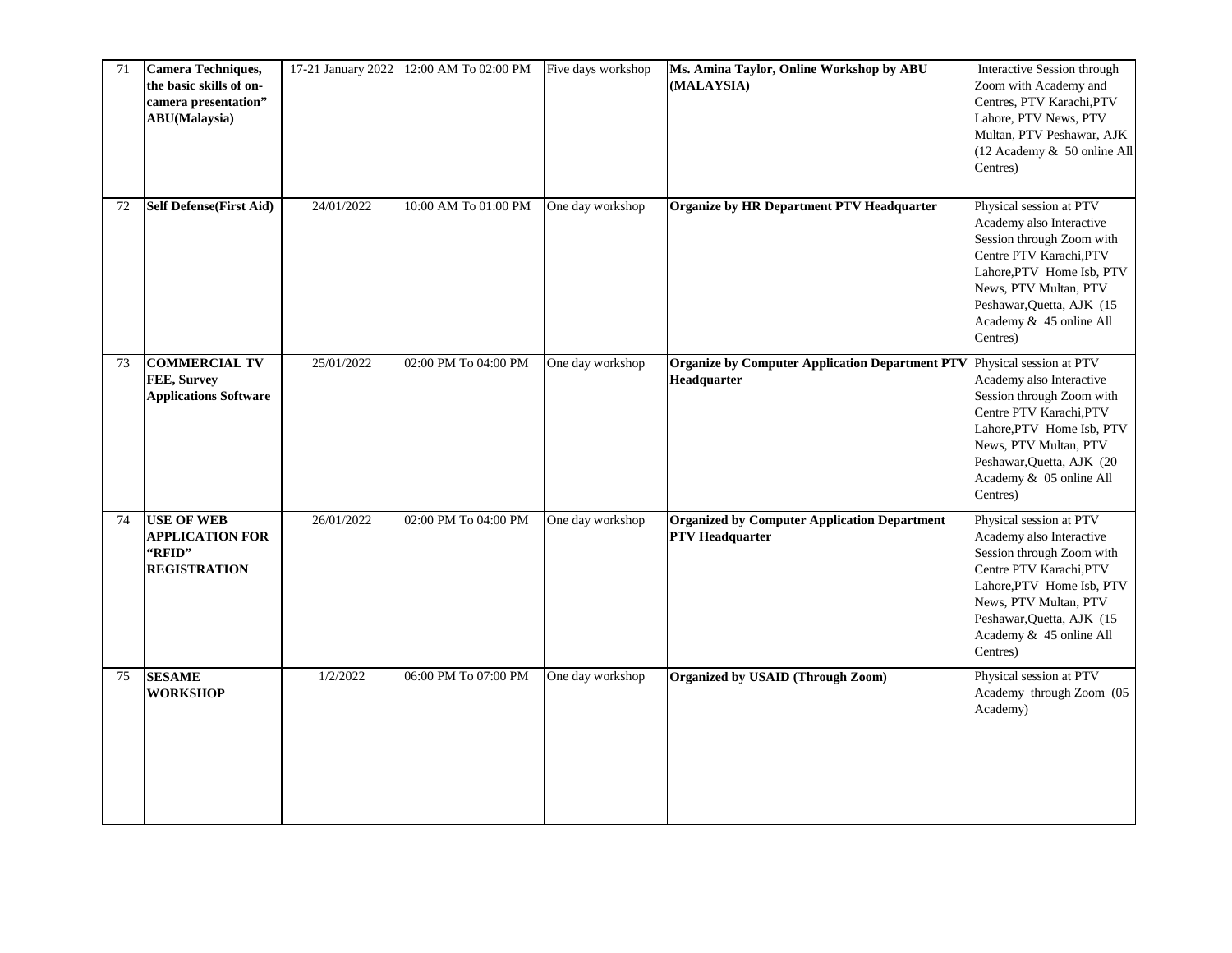| 76 | <b>"HISTORY OF PTV</b><br>PRODUCTIONS"                                                                    | 3/1/2022   | 11:00 AM To 01:00 PM                                           | One day workshop  | Mr. Akhtar Waqar Azeem (Ex- MD PTV)                      | Physical session at PTV<br>Academy also Interactive<br>Session through Zoom with<br>Centre PTV Karachi, PTV<br>Lahore, PTV Home Isb, PTV<br>News, PTV Multan, PTV<br>Peshawar, Quetta, AJK (25<br>Academy & 60 online All<br>Centres)   |
|----|-----------------------------------------------------------------------------------------------------------|------------|----------------------------------------------------------------|-------------------|----------------------------------------------------------|-----------------------------------------------------------------------------------------------------------------------------------------------------------------------------------------------------------------------------------------|
| 77 | "TV LIGHTING"                                                                                             | 3/1/2022   | 02:00 AM To 05:00 PM                                           | One day workshop  | Mr. Basharat Jaffery (Senior Cameraman PTV)              | Physical session at PTV<br>Academy also Interactive<br>Session through Zoom with<br>Centre PTV Karachi, PTV<br>Lahore, PTV Home Isb, PTV<br>News, PTV Multan, PTV<br>Peshawar, Quetta, AJK (25)<br>Academy & 60 online All<br>Centres)  |
| 78 | "TECHNOLOGICAL<br><b>TRANSFORMATION</b><br>Workshop on Web-<br>based Payroll<br><b>Management System"</b> |            | 07-08 February 2022 11:00am to 01:00pm &<br>02:00pm to 04:00pm | Two days workshop | Mr. Shahid Mehmood (Comp. Programmer PTV<br>Headquarter) | Physical session at PTV<br>Academy also Interactive<br>Session through Zoom with<br>Centre PTV Karachi, PTV<br>Lahore, PTV Home Isb, PTV<br>News, PTV Multan, PTV<br>Peshawar, Quetta, AJK<br>$(10$ Academy & 60 online All<br>Centres) |
| 79 | <b>RADIO</b><br>PRESENTATION"<br><b>ABU</b> (Malaysia)                                                    | 14/02/2022 | 11:00am to 01:00pm                                             | One day workshop  | (Online Training by ABU Malaysia)                        | Physical session at PTV<br>Academy also Interactive<br>Session through Zoom with<br>Centre PTV Karachi, PTV<br>Quetta, PTV Lahore, PTV<br>Multan, PTV Peshawar, AJK<br>(08 Academy<br>30 online All Centres)                            |
| 80 | "MOTIVATION"                                                                                              | 17/02/2022 | 02:00 PM To 04:00 PM                                           | One day workshop  | <b>Organized by HR Department PTV Headquarter</b>        | Physical session at PTV<br>Academy also Interactive<br>Session through Zoom with<br>Centre PTV Karachi, PTV<br>Lahore, PTV Home Isb, PTV<br>News, PTV Multan, PTV<br>Peshawar, Quetta, AJK (15<br>Academy & 45 online All<br>Centres)   |